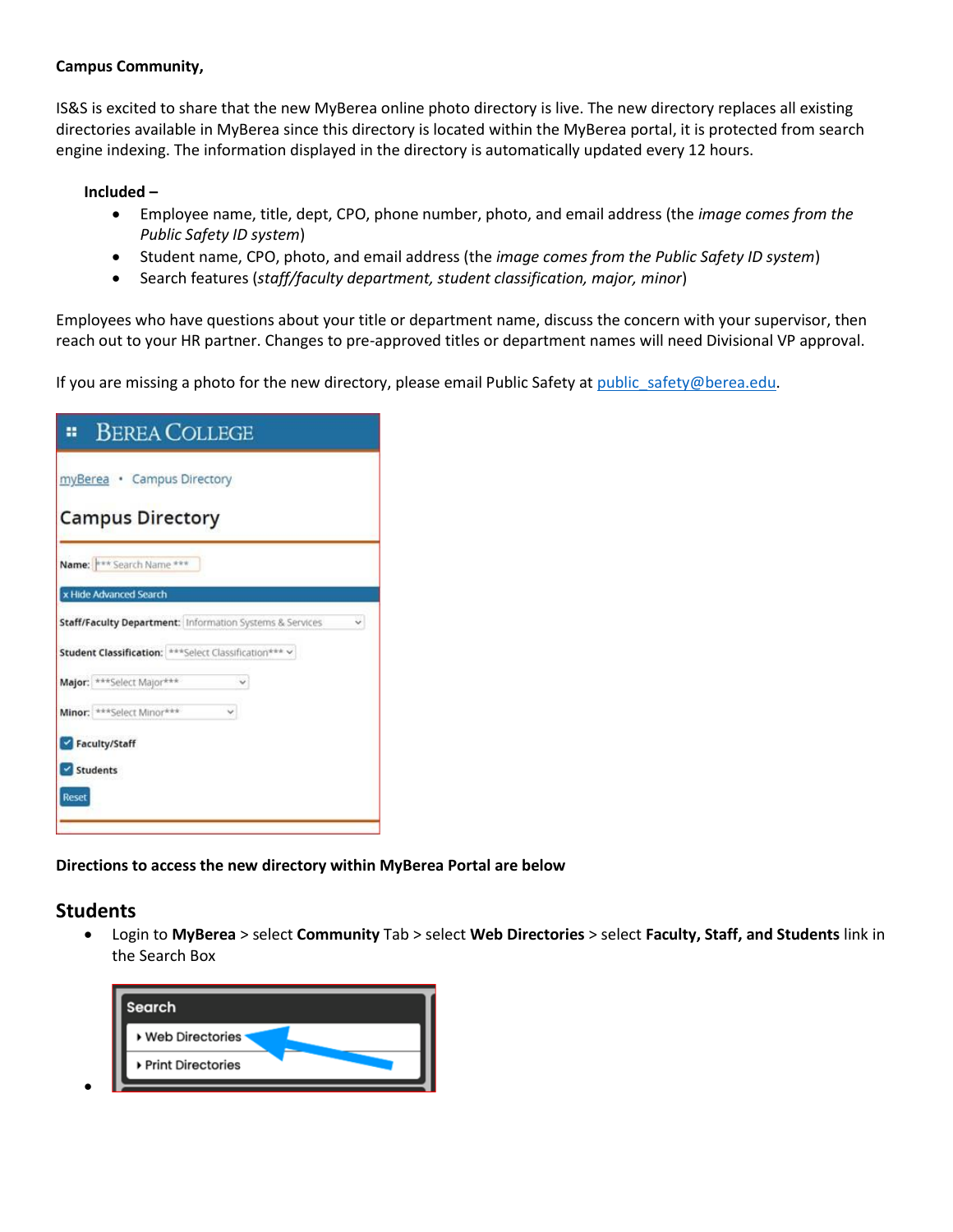

## **Faculty**

• Login to **MyBerea** > select **Resources for Faculty** Tab > select **Web Directories** > select **Faculty, Staff, and Students** link in the Search Box